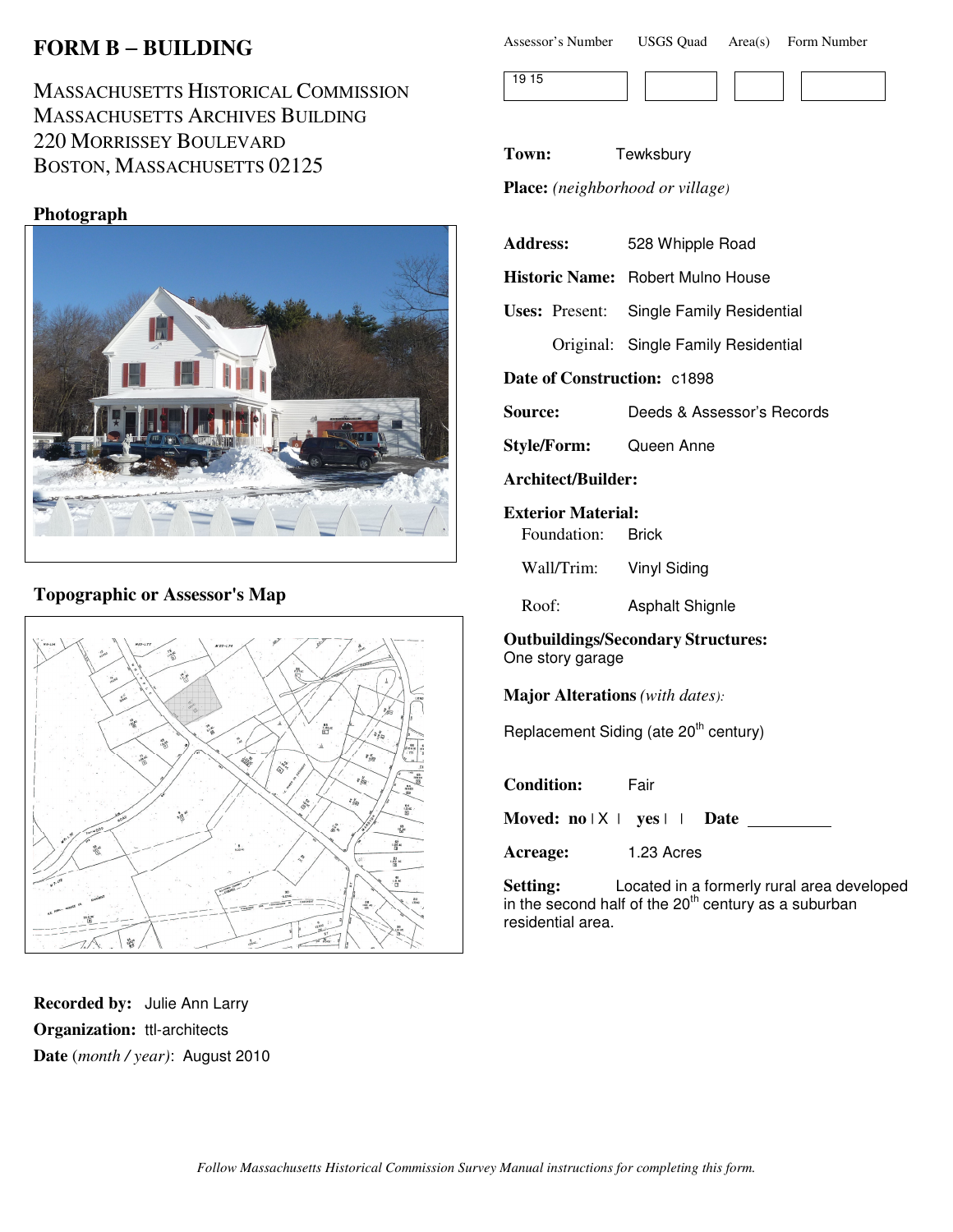### **INVENTORY FORM B CONTINUATION SHEET** TEWKSBURY 528 WHIPPLE ROAD

MASSACHUSETTS HISTORICAL COMMISSION Area(s) Form No.

220 MORRISSEY BOULEVARD, BOSTON, MASSACHUSETTS 02125

| Recommended for listing in the National Register of Historic Places.               |  |
|------------------------------------------------------------------------------------|--|
| If checked, you must attach a completed National Register Criteria Statement form. |  |

*Use as much space as necessary to complete the following entries, allowing text to flow onto additional continuation sheets.* 

#### **ARCHITECTURAL DESCRIPTION:**

*Describe architectural features. Evaluate the characteristics of this building in terms of other buildings within the community.*

The house at **528 Whipple Road** is a two-and-a-half story dwelling on an irregular plan. The three by three bay building rests on a brick foundation. The walls are clad in vinyl siding. The front gable roof is sheathed in asphalt shingles. A two-and-a-half story projecting bay on the south side has a gable roof also sheathed in asphalt shingles. The eave returns are supported by ornate brackets. An asymmetrical, wrap-around porch and a secondary porch at the rear are typical of the dwellings Queen Anne Style. Turned spindle work balustrade is located between the turned posts that support the hip roof of the porches. Shutters flank 2/1 wood sash windows. Despite its replacement siding, the building has retained a great deal of its original Queen Anne details.

To the rear of the house is a one story garage and storage building.

#### **HISTORICAL NARRATIVE**

*Discuss the history of the building. Explain its associations with local (or state) history. Include uses of the building, and the role(s) the owners/occupants played within the community.*

Originally part of the Rice farm, the house at 528 Whipple Road was built after 1900 by Robert H Mulno, Superintendant of the Lowell Cemetery. Mulno acquired the lot, which originally ran back to Marston Street from Reuben R Rice in 1898. Rice had purchased a large farm encompassing land on both sides of Whipple Road near the intersection with Marston Street from his father Henry Rice in 1875. Although Mulno purchased the land in 1898 and Town Assessor's records indicate the house was constructed that year, the Mulno's did not reside on Whipple Road in 1900.

Robert Mulno worked at the Lowell Cemetery from 1870s until his death in 1915. Although his work is not listed in the 1875-6 Directory of Lowell he was working as a teamster on Whipple Street and Moore Street near the cemetery. In 1880 he was the Foreman at the cemetery and by 1885 he was the Superintendant. In 1900 he lived at 1037 Lawrence Street in Lowell, near the southwest corner of the cemetery. In late 1914 he fell while working at the cemetery and injured his spinal cord, resulting in his death the following year<sup>1</sup>. His wife sold the house on Whipple Road the following year to Edward Cousins & Sidney Brissette.

Austin French, a farm worker, and his wife Marian resided in the house 1919-1935. From 1935-1972 the house was occupied by the Buchanan's, Malcolm, a bus driver and his wife Autine. When the Buchannan's sold the house in 1964 the house was sitting on an 11.99 acre lot.

Additional owners include: Land- Henry Rice (1858-1875) 144/90; Land- Reuben R & Laura Rice (1875-1898) 297/437; Robert Mulno (1898-1915) 542/209; Edward Cousins & Sidney C Brissette (1915-1916); Edward Cousins of Lowell (1916) 552/139; Lizzie B Fenton wife of Henry Fenton of Lowell and Billerica (1916-1919) 612/149; Austin F & Marian French (1919-1922); Alice Hart (1922) 687/101; Austin F & Marian French (1922-1932); George & Josephine Noble (1932-1934) Austin F & Marian French (1934-5) 858/67; Autine Buchanan (1935-1964) 1680/216; Malcolm D Buchanan, a bus driver, & Autine Buchanan (1964-1972) 2019/149; Dale, an engineering manager and his wife Marilyn White(1972-1977); Barry & Cheryl Wight (1977-1996); and Cheryl White (1996-2009).

j Claim No. 3110 Robert H Mulno, an employee of the Lowell Cemetery Corporation fell while working and injured his spine, he died within a year and his widow Louise L Mulno was awarded compensation of \$10/week for 40 weeks since his death in 1915. Boston Herald . *Department Reports of the Commonwealth of Massachusetts, Vol 2*. Boston: Bureau of Department Reports operated by the Boston Herald, 1915.